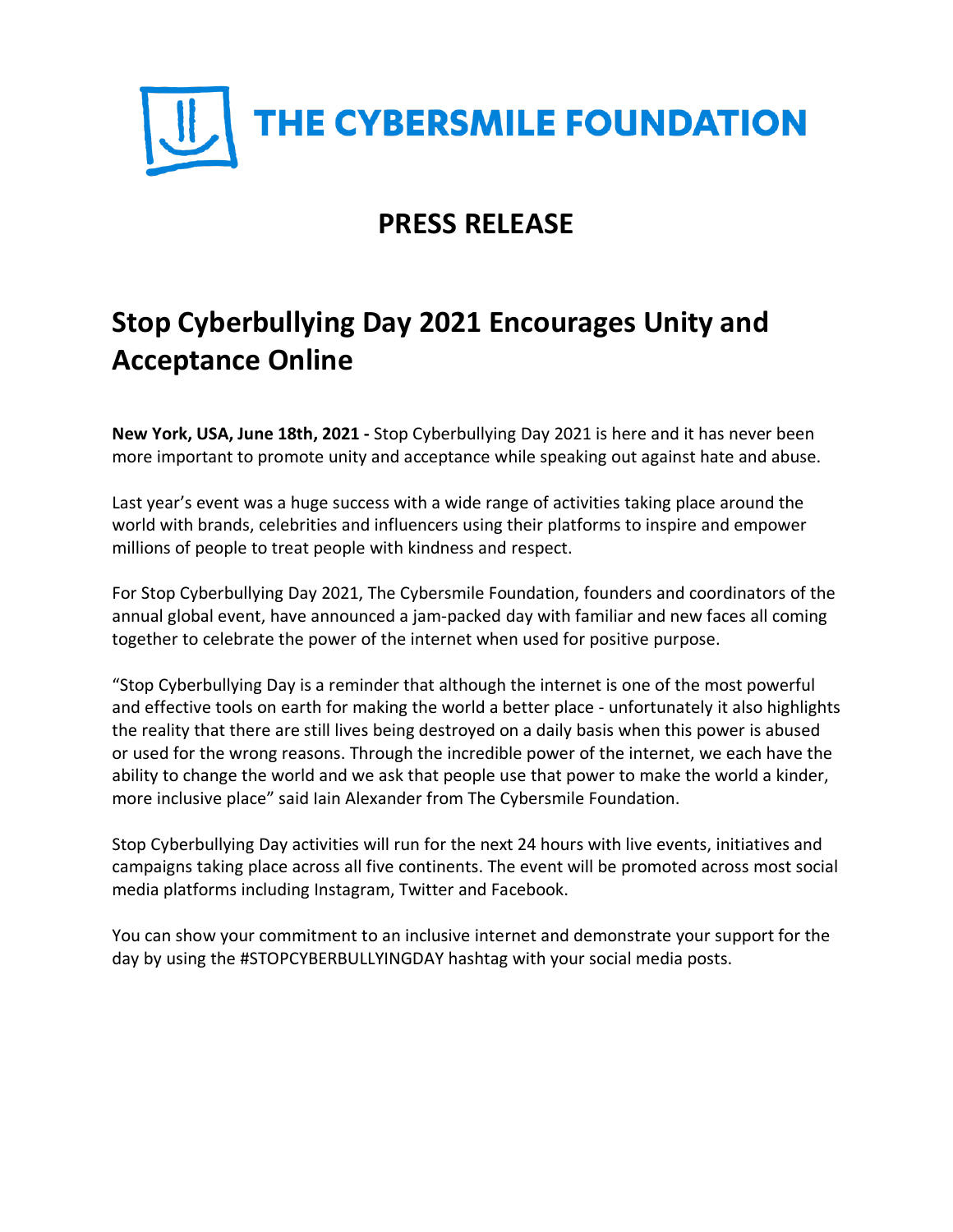# **Stop Cyberbullying Day 2021 lineup**

Because of the global nature of the event, initiatives to support and promote Stop Cyberbullying Day 2021 will take place across multiple time zones. Some Cybersmile activities include:

# **Partnership announcements**

What better time to announce exciting new partnerships than when the whole world is looking! Stay tuned throughout the day for partnership launches in the U.S. and U.K. with some incredible brands.

# **Exclusive interviews**

This year's interviewees range from thought leaders and medical professionals right through to elite international athletes. All interviews will be published exclusively on the Cybersmile and Stop Cyberbullying Day websites and will be shared across the official Cybersmile social media channels throughout the day.

# **New educational module launch**

To mark Stop Cyberbullying Day 2021, Cybersmile will be launching a new addition to their interactive education program focusing on maintaining a positive body image.

# **Creative awareness campaign with One Minute Briefs**

Keeping with Stop Cyberbullying Day tradition, Cybersmile are excited to be bringing back One Minute Briefs for this year's event with a call for new creative designs to celebrate and raise awareness of the day.

#### **How to get involved today**

There are lots of ways you can show your support for an inclusive internet without the need for pre-planning. Internet users, brands, organizations and governments are all encouraged to show their commitment and support by creating positive content and sharing messages of support on social media using the #STOPCYBERBULLYINGDAY hashtag across all platforms.

For all the latest updates and activities throughout the day follow [@CybersmileHQ](https://www.twitter.com/cybersmilehq) on Twitter and [@cybersmilefoundation](https://www.instagram.com/cybersmilefoundation) on Instagram.